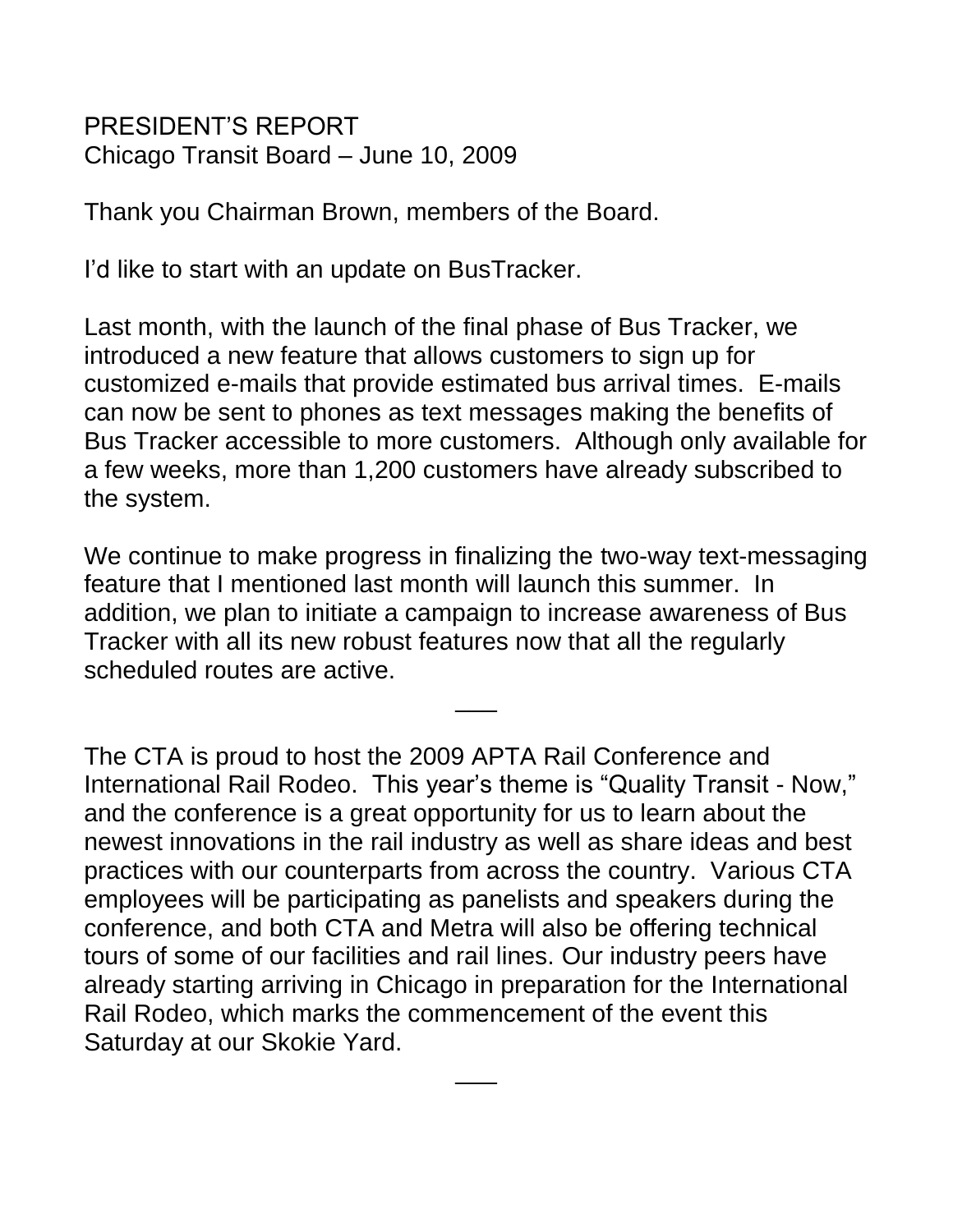We are moving full speed ahead with our federal stimulus projects. The Blue Line track work is divided into three phases, and we are well into Phase 1. There has been some inconvenience to customers because we've had to introduce new slow zones as a result of track demolition and reconstruction. We reached the peak for Phase 1 and, as of last week, crews removed nearly 14,500 feet of those slow zones. Slow zones will be eliminated each week over the next month as we wrap up this phase and begin preparation for Phase 2.

Currently, the CTA is going through the Federal Transit Administration's (FTA) New Starts process to secure funds for building the proposed Red Line Extension. The New Starts program requires transit project proposals to proceed through a process of planning, design, and construction.

\_\_\_

The first step of the process is the Alternatives Analysis phase, which is designed to examine all the transit options available and determine a locally preferred alternative, essentially where the extension would actually run and how.

Last week, two community meetings were held to receive further comment on the possible options. Comments will be accepted through June 18. The project team will then continue to refine the options based on public input and conduct additional technical analysis and interaction with the FTA and other stakeholders to finalize a recommendation that will be presented to this Board.

Going through the New Starts process is required in order to apply for federal funding; however, it does not guarantee that funding will be available.

\_\_\_

To conclude my report, I have an update for the Board on ridership.